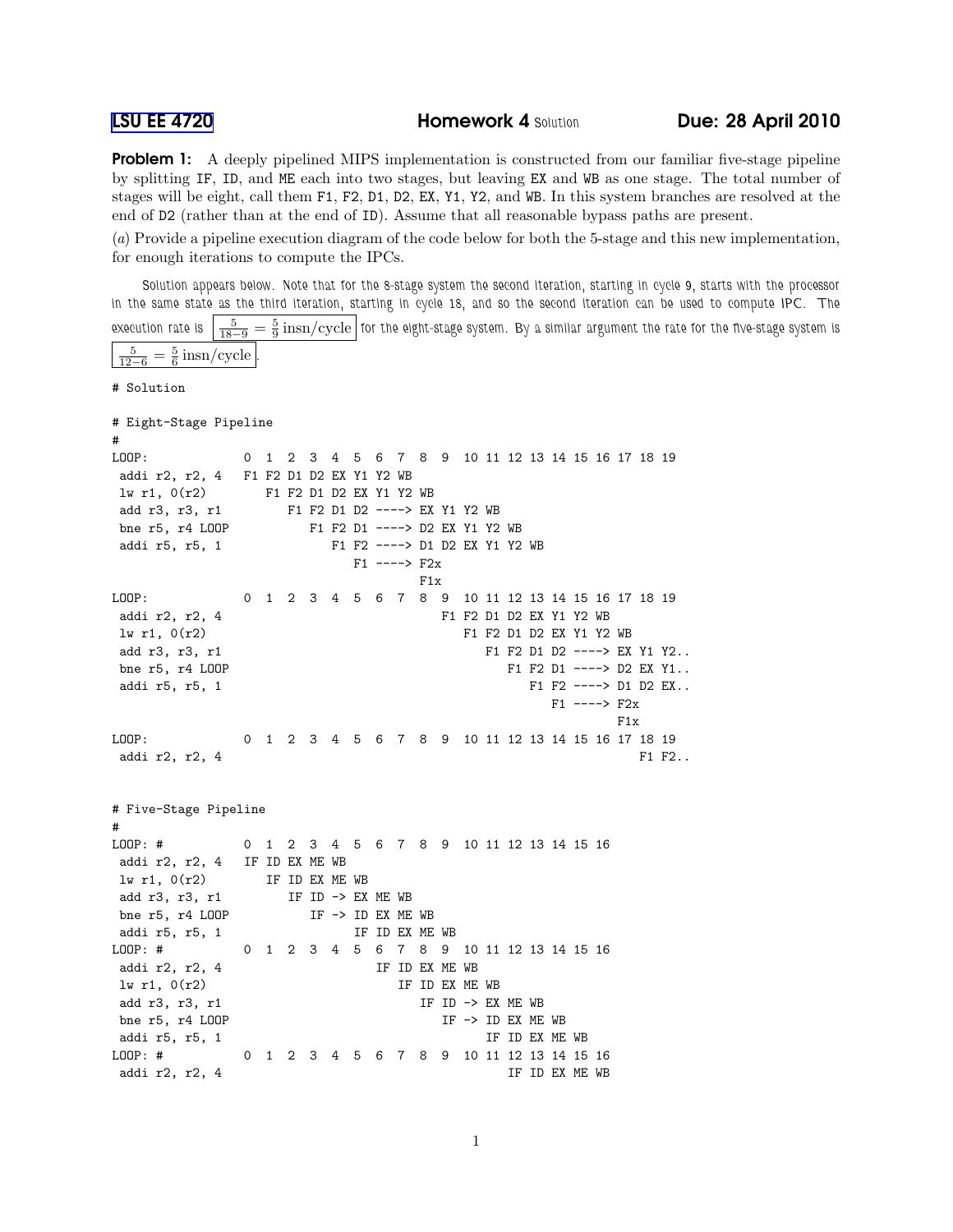(b) Suppose the 5-stage MIPS runs at 1 GHz. Choose a clock frequency for the 8-stage system for which the time to execute the code above is the same as for the 5-stage MIPS.

First, express the execution rates for the two systems above in instructions per second. Let  $\phi_5$  and  $\phi_8$  denote the clock frequencies of the 5-stage and 8-stage systems. The execution rate in instructions per second is the CPI times the clock frequency: φ 1.8

$$
\text{CPI} \times \phi = \frac{\phi}{\text{IPC}}.
$$
 Solving  $1.8\phi_8 = 1.2\phi_5$  for  $\phi_8$  yields  $\left| \phi_8 = \frac{1.8}{1.2}\phi_5 = 1.5 \text{ GHz} \right|$ .

(c) Consider two ways to make a 7-stage system from the 8-stage system. In method ID, the two ID stages (D1 and D2) are merged back into one (or if you prefer, the ID stage was never split in the first place). In method ME, the two ME stages (Y1 and Y2) are merged back into one (or were never split).

Which method is better, and why? Assume that the eight-stage system runs at 1.8 GHz. Consider both the likely impact on clock frequency (remembering that you are at least senior-level computer engineering students) and the benefit for code execution (don't just consider the code above, argue for what might be typical code).

As mentioned in class a number of times, it is the memory stage which would take the most time. Here are sample stage timings with memory taking the most: IF,  $1 \text{ ns}$ ; ID,  $0.4 \text{ ns}$ ; EX,  $0.56 \text{ ns}$ ; ME,  $1 \text{ ns}$ ; and WB,  $0.2 \text{ ns}$ . For the 5-stage system memory determines the clock frequency. On the 8-stage system, assuming the memory stages timings are split, clock is determined by the EX stage.

Based only on clock frequency it would be better to merge the D1 and D2 stages, since that would not impact clock frequency (the original ID could handle 1.8 GHz). In contrast, if the memory stages were merged the clock would be back to 1 GHz and so there would be no performance gain.

Splitting stages can introduce stalls or squashes. Because memory was split, the 8-stage system suffers two stall cycles on a load/use pair. Because IF and ID were split there are two squashes after each taken branch.

Merging Y1 and Y2 would eliminate one stall cycle for each load/use pair. However, scheduling can eliminate many such stalls. Merging D1 and D2 would eliminate one squash on every taken branch. Since many taken branches can't be avoided and occur about 1 out of every 12 instructions in integer code, it would be better to merge the D1 and D2 based on code considerations.

In summary, based on both clock frequency impact and stall/squash benefit, it would be better to merge the D1 and D2 stages.

**Problem 2:** Itanium is a VLIW ISA designed for general-purpose use. Being a VLIW ISA (as defined in class) its features were chosen to simplify superscalar implementations. The questions below are about such features, read the Intel Itanium Architecture Software Developer's Manual Volume 1, Section 3 for details and concentrate on Sections 3.3 and 3.4. The manual is linked to the course references page, <http://www.ece.lsu.edu/ee4720/reference.html>. Use this copy to be sure that section and table numbering used here match.

(a) Section 3.3 mentions four types of functional unit, and where an instruction using a particular unit can be placed in a bundle (see Table 3-9 and 3-10).

Suppose an Itanium implementation fetches one bundle per cycle. Indicate the maximum number of execution units of each type needed. (That is, there would be no advantage of having more than this number.) Assume that the units all have latency 1 or else are fully pipelined.

The table below shows the types of execution units that can be used by each slot, as well as the maximum number of units of each type that any bundle can need. The table was constructed by examining table 3-10, and noting that the L-unit/X-unit instructions really use an I or B unit.

The bottom of the table shows the maximum number of times a unit will appear in a bundle. There would be no benefit in having more than that number. For example, there would be no point in having three M-units (assuming fully pipelined) because an instruction in slot 2 would never use it.

Execution Unit Slot 0: M B Slot 1: M B I F Slot 2: B I F\* Max: 2 3 2 1 <- Maximum useful number of units.

(b) For this problem suppose the implementation had the minimum number of units of each type, one. Sketch the pipeline execute stages, and show connections to each of the FU inputs. There should be three sets of source operands flowing down the pipeline. Some (or all) of the execute units should have multiplexors at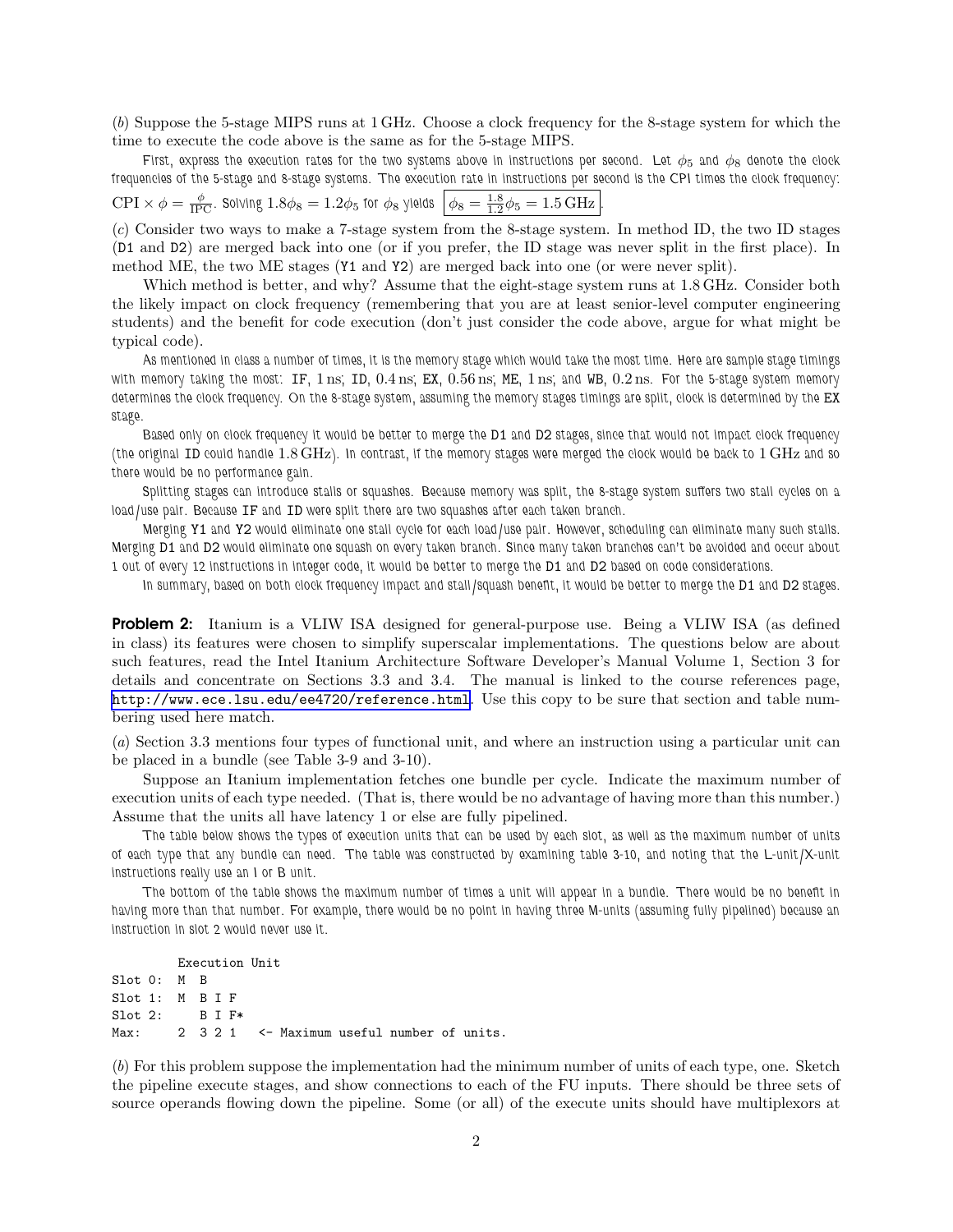their inputs to select operands from one of the three instructions in a bundle. Show the multiplexors, and based on the slot restrictions show the minimum number of inputs.

Solution shown below. The ID stage provides register values for instructions in each slot (RS1v, etc). Note that if there were no restrictions on which instruction could appear in each slot then each mux would have three inputs. Also note that bypass paths



(c) Notice in Table 3-10 that there is no template with a stop right after Slot 0 and right after Slot 1. Provide a possible reason for this.

With at most one internal stop a bundle can be issued in at most two pieces. With two internal stops the hardware would have to allow three pieces, one for each slot, to move separately. The added hardware cost would not be worth the small benefit in code size.

Suppose there was a template with two such stops (as described above), call this ISA Itanium-stop-stop. Why might code compiled for Itanium-stop-stop be smaller than code compiled for Itanium?

Because the compiler (or human) would no longer need to insert nops (as a last resort) to comply with the one-internal-stop restriction.

Consider Itanium and Itanium-stop-stop implementations that fetch one bundle per cycle (same as in the prior problems). Explain why Itanium-stop-stop might be no faster than Itanium.

Bundle placement and execution (assuming five stages) are shown for code for the regular Itanium and Itanium stop-stop. The last instruction, or, executes at the same time on both systems, so stop-stop has no execution time advantage. (If the hardware complexity results in a lower clock frequency then it would have performance disadvantage.)

```
// Itanium Scheduling
// Bundle 1 - Template 03 0 1 2 3 4 5 6 7
nop // Slot 0 IF ID EX ME WB
add r1 = r2, r3;; // Slot 1 IF ID EX ME WB
sub r4 = r1, r5 ;; // Slot 2 IF ID -> EX ME WB
// Bundle 2 - Template 02
nop // Slot 0 IF -> ID EX ME WB
xor r6 = r4, r7;; // Slot 1 IF -> ID EX ME WB
or r8 = r6, r9 // Slot 2 IF -> ID -> EX ME WB
// Itanium Stop-Stop
// Bundle 1 - Template 03 0 1 2 3 4 5 6 7
// Bundle 1 - Template SS-1
add r1 = r2, r3;; IF ID EX ME WB
```